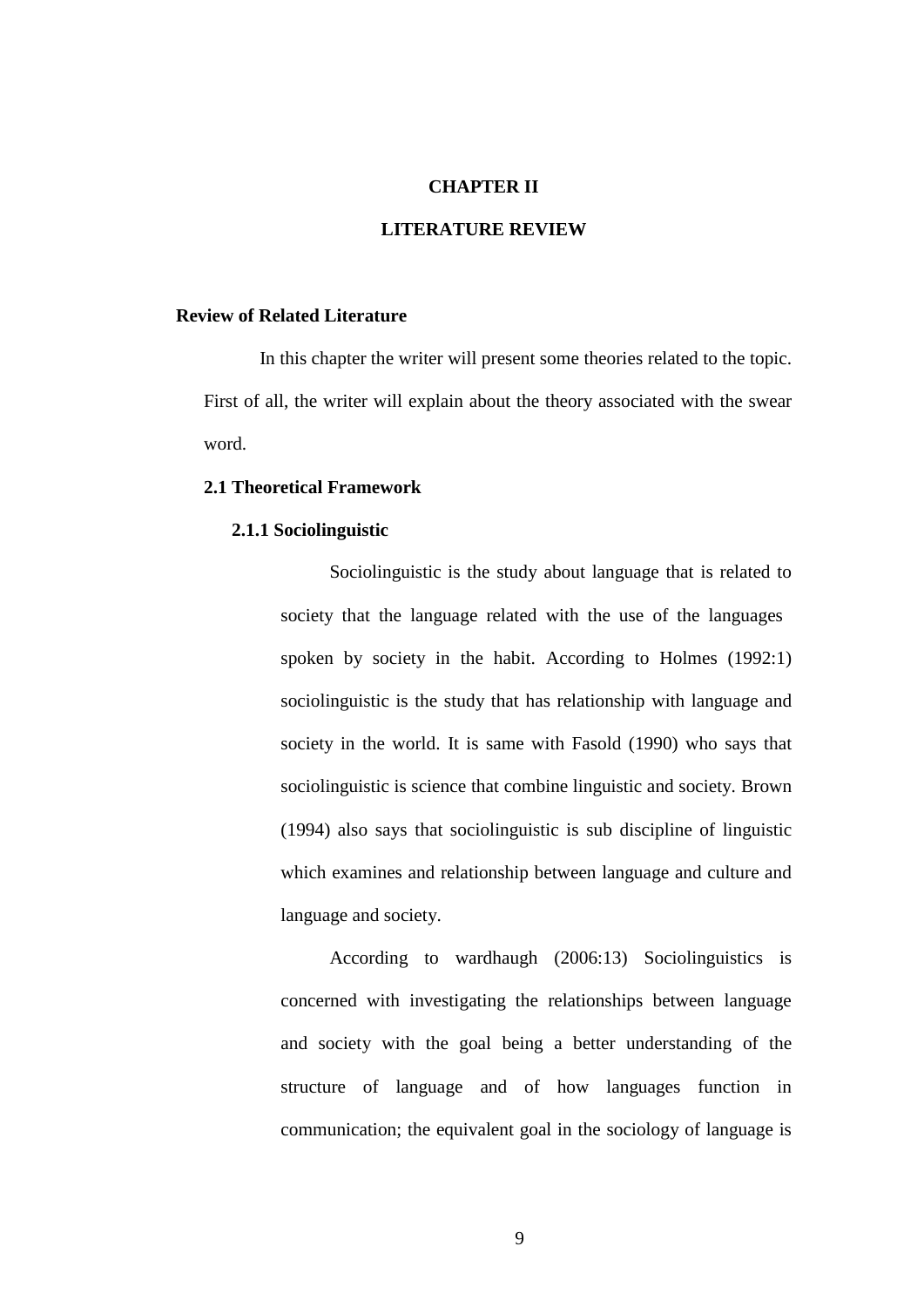trying to discover how social structure can be better understood through the study of language, e.g., how certain linguistic features serve to characterize particular social arrangements

In others argument, base on Hudson in Wardhaugh (2006:13) sociolinguistics is the study of language in relation to society, whereas the sociology of language is the study of society in relation to language,

#### **2.1.2 Swear Words**

Swear words are part of the taboo words but the words are used for swearing only. Because not all the taboo words are swear words. According to Karjalainen (2002:18) A lay person might think that all use of taboo words or words that refer to taboo is swearing, and although all swear words are taboo, not all taboo words are swear words. Because taboo words that are used for swearing is the words that relation with swear words. So, not all taboo words used in swear words.

In a society, something taboo is forbidden to discuss. Because of the taboo it is inappropriate to discuss and have a negative meaning. In addition to the negative meaning, swear words or cursing words are the words to vent expression, and to offend and insult someone. As stated by Jay, T (1999:9) Cursing is the utterance of emotionally powerful, offensive *words* (e.g.,*f\*ck, sh\*t*)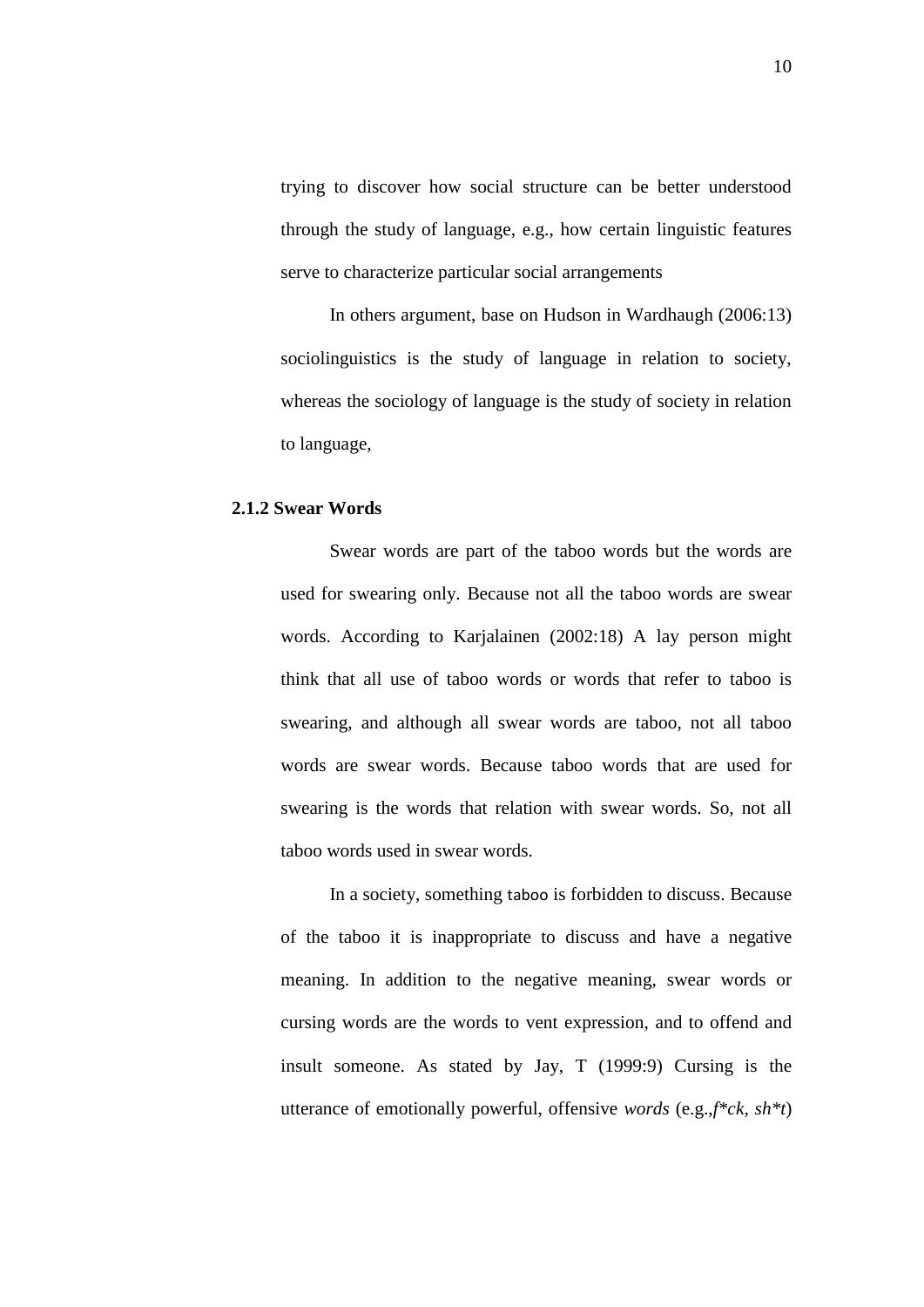or emotionally harmful *expressions* (e.g., *kiss my ass, piss off, upyours*) that are understood as insults.

Swear words is dirty words that do not deserve to be spoken to interlocutors that are usually used to express anger or to insult the other person. According to Hughes, (2006) Swear word is a perennial source of fascination for those interested in language and society, continuously provoking controversy and raising topical issues. An extraordinary range of style and content has evolved in oaths, profanity, foul language, and ethnic slurs over the centuries, on a scale from the most sacred utterances to the most taboo and according to Webster (1986) swear words is a profane and obscene oath or word.

## **2.1.3 Kinds of Swear Words**

This section the writer will show the kinds of swear words. There are many kinds of swear words. In this point, the writer shows the kinds of swear words. There are seven kinds of swear words. According to Wardhaugh (1986) in halimah (2008:9) there are types of swear words.

1. (one's) Mother in law: term of describing a woman has affair with many partners, for examples: "slut" "son of a b\*tch" "mother f\*cker", "b\*tch".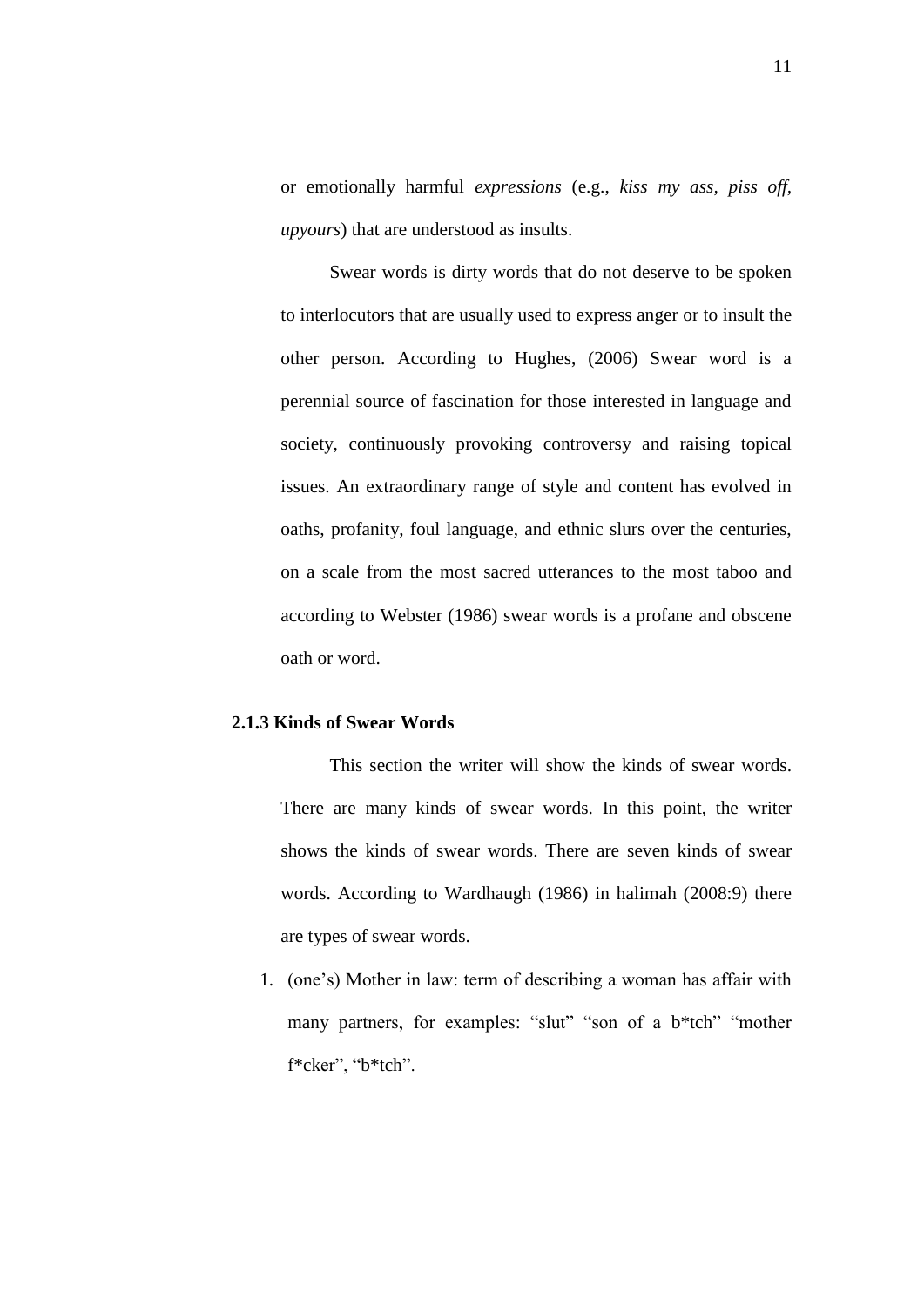- 2. Animal: this term is related to animal and a behavior of animals, religious beliefs and practices from prehistoric times. For examples: "anjing" (dog), "bullsh<sup>\*t"</sup>
- 3. Death: this term is refers to something that makes people afraid such as: "go to h\*ll" "d\*mn on you"
- 4. Excretion: for this term, the term is related to excretory of human. Hughes says in his book, it is general feature in swearing that term for excretion come to be used to express insult, annoyance, and contempt (2006:432). For examples: "sh\*t" "piss"
- 5. Body function terms: this term is elation with "genital" that means organ sex of human for examples: "cunt" "rooster" "cock" "ass" "asshole". Cunt is vulgar term
- 6. Religious matters: the term is relation with something religious or god such as "gosh!" "dolly!" referring to god "godd\*mn"
- 7. Sex term: Term refers to sexual activities, such as "f\*ck"
- 8. Left hand: the term is refers to showing middle finger of the left hand.

#### **2.1.4 The Reason of Swearing**

All of the words has meaning and swear words are not exception. Swear words also have meaning. Not only meaning but swear words also have purpose. One of the purposes of swear words is to express human expressions. When people feel sad, angry, or disappointed people use swear words to express their feeling.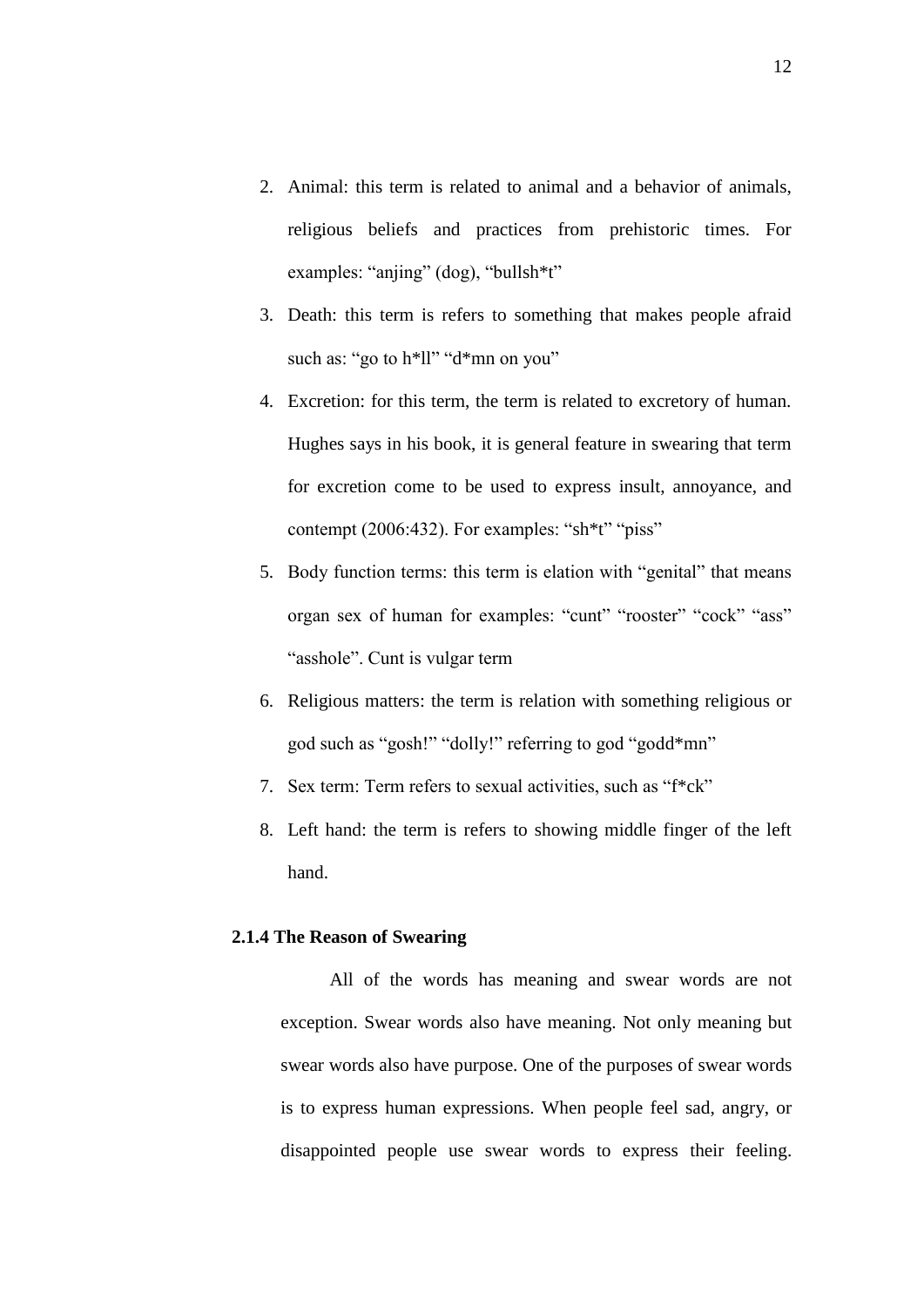According to Mark Leigh and Mike Lepine (2005:33) Swearing is basically a way to relieve anger and frustration way for us to express our dislike of someone without resorting to kicking seven shades of sh\*t out of them.

In line with Mark Leigh and Mike Lepine, Grohol says that Swear words can be used for a variety of reasons, usually in order to express frustration, anger or surprise (up to two-thirds of our swearing is for just such expressions). These insulting swears can be name calling or wishing someone harm, so it is no wonder they are often a defining feature of hate speech, verbal abuse, sexual harassment and obscene phone calls

According to Neel Burton (2012) the reason of swearing is

1. **Pain relief**. Swearing activates the so-called 'fight or flight' response, leading to a surge of adrenaline and a corresponding analgesic effect. Richard Stephens of Keele University in England found that people who swear are able to hold their hands in ice-water for twice as long. However, this only holds for people who swear a few times a day, not for so-called 'chainswearers'. Presumably chain-swearers are densensitized to their swearing, and so not particularly aroused by it. It remains unclear whether some swear words are more effective than others. But it seems very likely.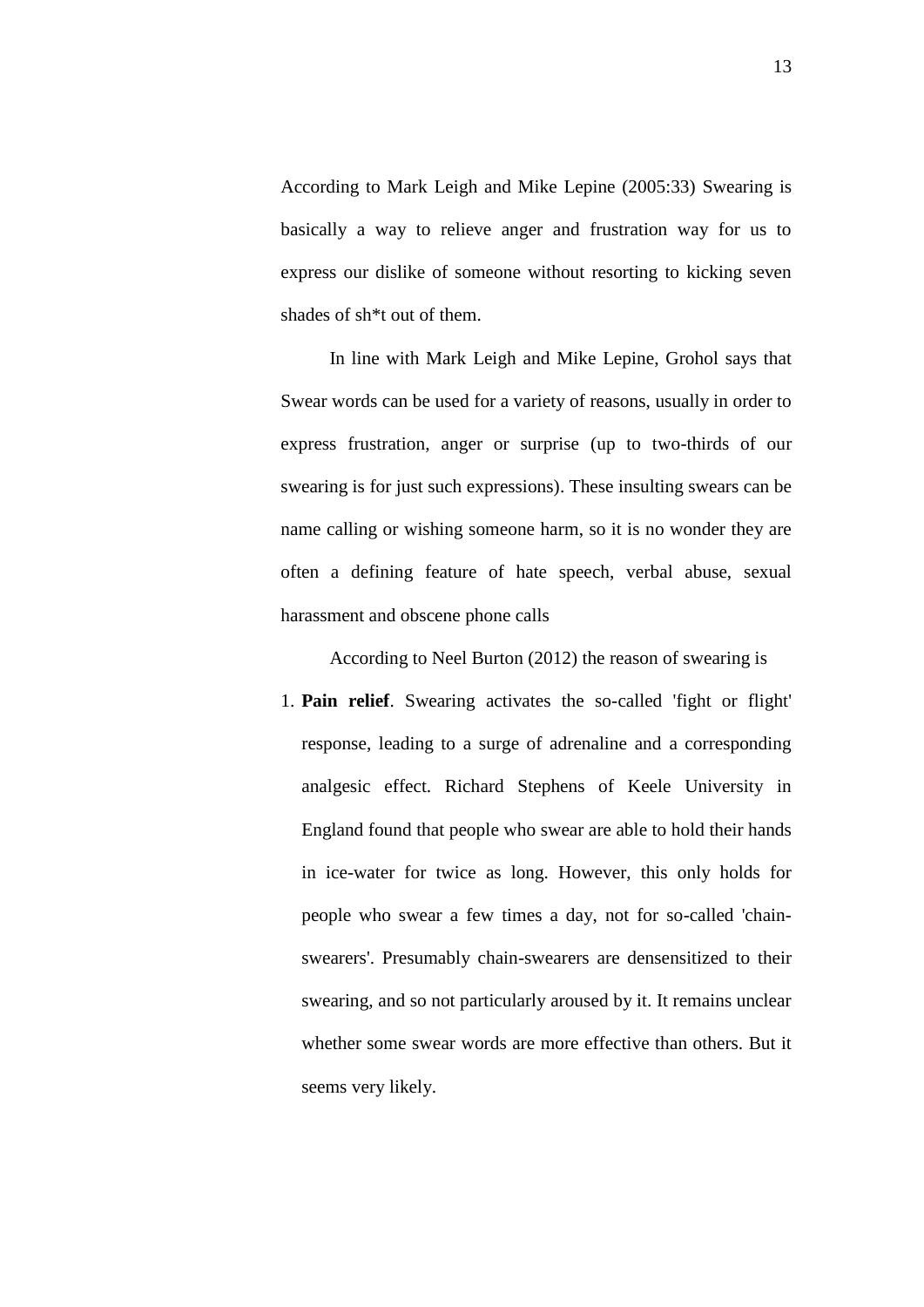- 2. **Power and control**. Swearing can give us a greater sense of power and control over a bad situation. By swearing we show, if only to ourselves, that we are not passive victims but empowered to react and fight back. This can boost our confidence and [self](http://www.psychologytoday.com/basics/self-esteem)[esteem,](http://www.psychologytoday.com/basics/self-esteem) and also provide the impetus for further corrective action to be taken. As Mark Twain put it, 'When angry, count to four; when very angry, swear.
- 3. **Non-violent retribution**. Swearing enables us to get back at bad people or situations without having to resort to violence. Instead of punching someone in the face or worse, we channel and disarm our [anger](http://www.psychologytoday.com/basics/anger) by swearing instead. True, swearing can also have hurtful consequences, but better a few sharp words than a sharp dagger. Swearing can also serve as a warning signal or as a marker of rank and authority, a bit like an animal's growl: "Watch out. Stop it. Or you're d\*mn well going to pay the price."
- 4. **Humor**. Swearing among friends can be quite hilarious. In such circumstances, it represents a release from normal social constraints or, like play-fighting, makes light of a potentially threatening person or situation.
- 5. **Peer and social bonding**. Swearing can serve to show that we belong in a certain group, or that we are able to be ourselves and so wholly comfortable with the members of that group. If done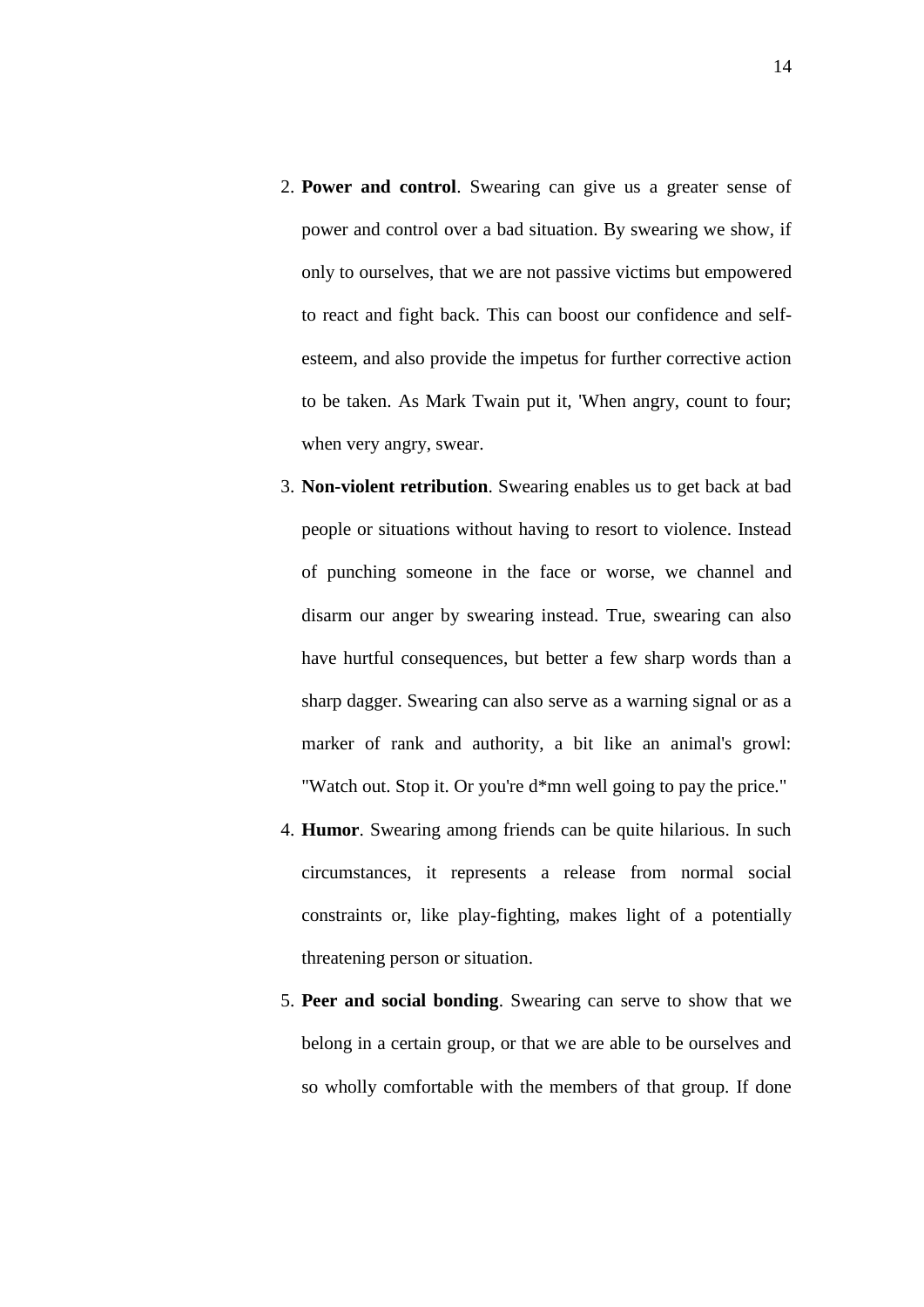correctly, it can also signal that we are open, honest, selfdeprecating, easygoing, and barrel loads of fun.

- 6. **Self-expression**. Swearing can be a way of showing that we really mean something or that it is really important to us. That's why swearing is so much a part of any sport. It also broadens our register and makes us more lively and interesting, being used, for example, to add emphasis or 'punch' to our speech.
- 7. **Psychological and physical health**. The health benefits of swearing include increased circulation, elevated endorphins, and an overall sense of calm, control, and well-being. The key is to do it sparingly and not to get angry at the same time, which would be very bad for you—as well as terribly vulgar

# **2.2 Related Study**

In previous studies section the writer shows the related topic with his study. The first study the writer used Siti Halimah's study (student of IAIN Sunan Ampel Surabaya) who analyzes swearing in "8 MILE" and "VIRGIN" movie. This study was published in 2005. The focus of Halimah is in the social values and purpose of swear words.

The second study is come from Nur Aini (student of IAIN Maulana Malik Ibrahim Malang). The title is *The Sexist Swear Words Used by The Characters in Shottas Movie*. This study was published in 2010. The focus